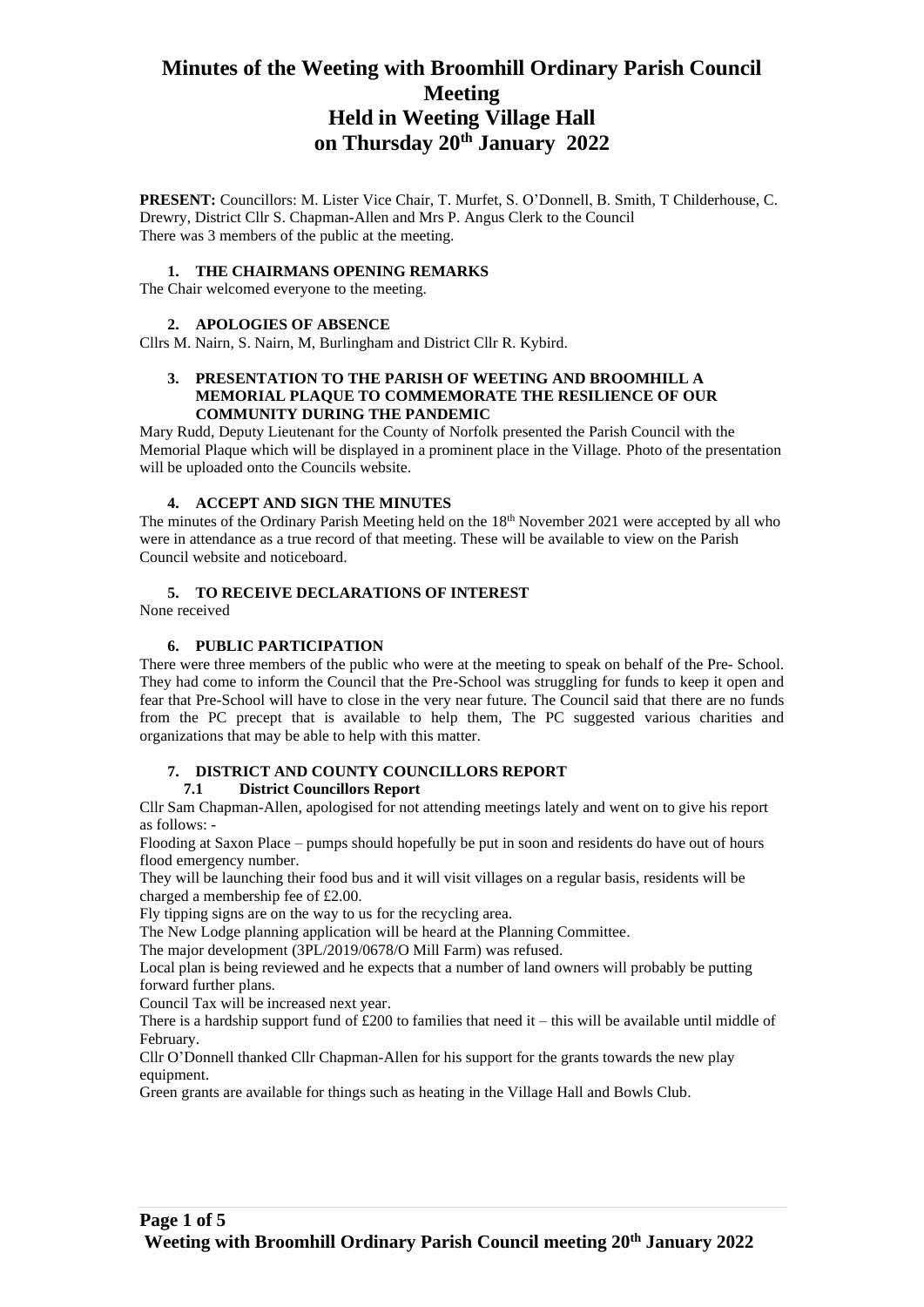# **Minutes of the Weeting with Broomhill Ordinary Parish Council Meeting Held in Weeting Village Hall**

**on Thursday 20th January 2022**

**7.2 County Councillors Report**

Not at meeting

### **8. MATTERS ARISING**

#### **8.1 Outstanding Highway Matters – to discuss any outstanding issues and to report any new issues**

SAM 2 –Cllr Nairn will be attending training at a convenient date but he was not in attendance at this meeting so this will be discussed at the next meeting in February.

Redundant Grit bin in Hockwold Road – following a discussion it was agreed to keep the bin for the time being as it is still full of grit.

Hockwold Junction - to discuss safety issues – Cllr O'Donnell said that as you turn into Hockwold Road from the main road coming from Brandon the kerb is very low and drivers are not slowing down when turning into this road, the kerbs could do with being higher as this will mean that the motorist will have to slow down, it was agreed that the Clerk contacts Highways to come to site to discuss.

#### **8.2 Playing Field/Open Spaces**

New Youth Shelter – the site survey has been carried out and quotes have been received for the three options that were discussed during that survey, following a discussion it was agreed that the Council orders the option priced  $\&$  £6, 883 for supply and fit, the suppliers also gave a price  $\&$  £2248 for the removal of the old shelter, however, TJM Domestic Groundworks have quoted £200.00 and the Council agreed to go ahead with that quote.

Sweet Chestnut Tree – The Clerk will order the tree and this will be planted on Parrott Piece. Captain Toms Memorial Garden –Receipts have been received by the Clerk from the School for the plants purchased with the donation from the Parish Council.

It was noted that the bins were not collected in December, the Clerk will look in to this. Following a discussion, it was agreed that the Clerk enquires if the bin could be collected every other month.

### **8.3 Lapel Pins – to agree pins to be awarded (if any)**

It was agreed that our Lollipop man is awarded a WPC lapel pin with certificate.

#### **8.4 Lottery Grant for play area – update on Survey Monkey questionnaire**

The cost of the questionnaire is £300 and following a discussion it was agreed to go ahead with this. The Questionnaire will go out at the start of March 2022.

#### **8.5 Recycling Area "No Fly Tipping" signs – update from the Clerk regards supply from Breckland Council**

The Clerk has been informed that these will be with her shortly.

#### **8.6 Solar lamp between the Village Hall and All Saints – to discuss if this will need to go onto 22/23 budget cost at £1900 see item 11.2 –**

Following a discussion, it was agreed that if this should be installed the cost of it would not come out of the council precept, however, there is a "Green Grant" available from Breckland CC so this could be considered to cover the cost.

#### **8.7 Street Light 103 – to discuss if it is needed to be replaced with a new LED lamp**

Following advice from the Councils Street light maintenance contractors which is: - "With the directional output of the LED lights this will only be lighting the grassed area and not the road. To light the road, we would need a high-powered light angled at the road and this would cause problems for residents and will dazzle drivers" it was agreed by all that this light would not be replaced.

### **8.8 Request from Norfolk Citizens Advice for a donation**

It was agreed that the Parish Council are unable to make a donation.

#### **8.9 Request from St Nicholas Hospice Brandon for a donation**

It was agreed that the Parish Council are unable to make a donation.

#### **8.10 Pre-School- feedback on contact with previous member of staff**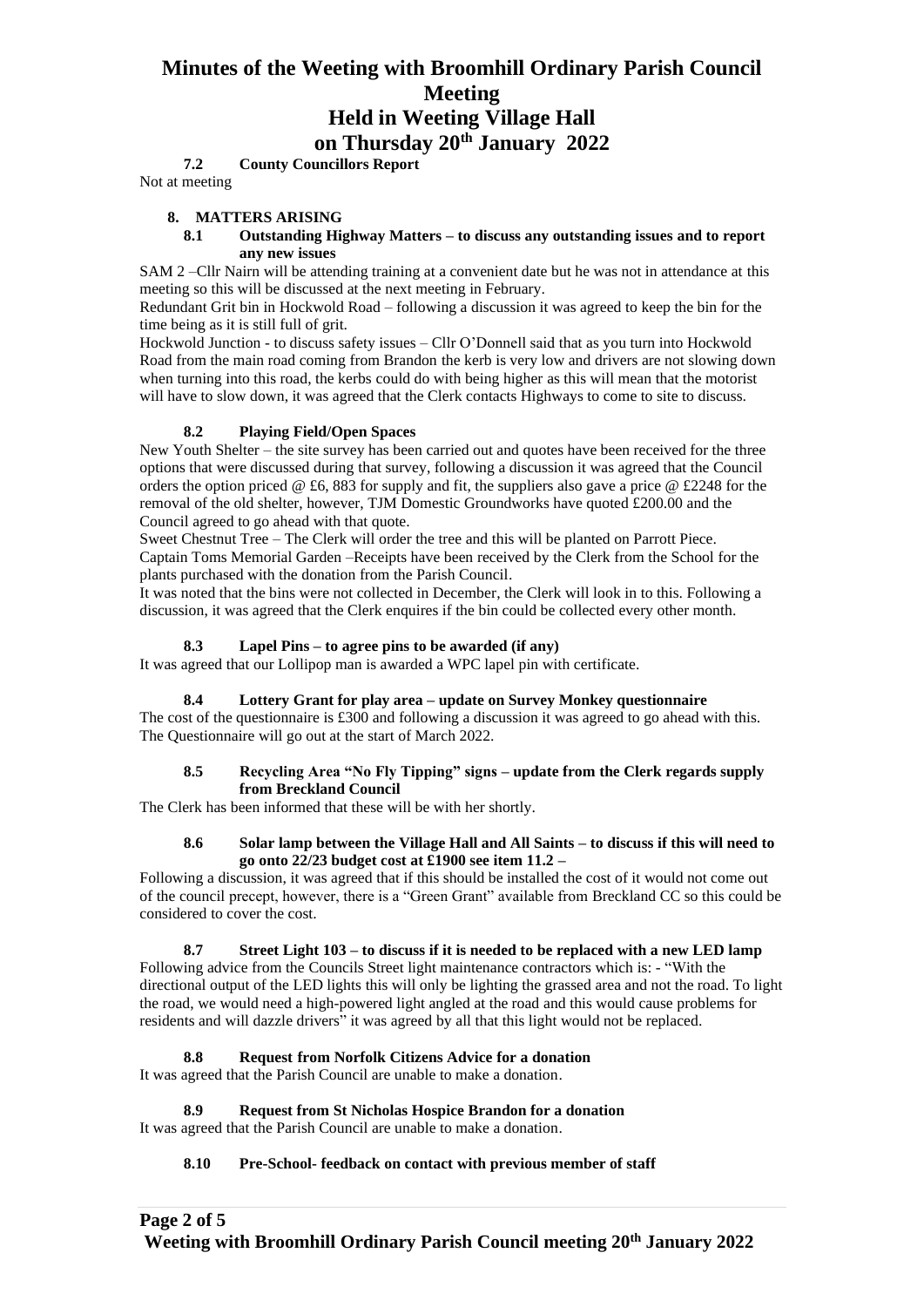# **Minutes of the Weeting with Broomhill Ordinary Parish Council Meeting Held in Weeting Village Hall**

**on Thursday 20th January 2022**

Cllr O'Donnell confirmed that a previous member of staff that had worked at the Pre-School for many years had agreed to have an article written about her in the Weeting Village News.

#### **8.11 Litter Pick – to discuss and agree a possible date for a litter pick**

It was agreed to discuss this at the next meeting.

#### **8.12 Any other matters that need action**

None.

#### **9. REPORTS**

#### **9.1 Street Lighting Officers Report**

None to report.

#### **9.2 Bowls Club Report**

Nothing to report

#### **9.3 Village Hall Report**

Redecoration of the Village Hall will take place week commencing 14<sup>th</sup> February, they have received a grant of £6,000 to go towards insulation.

#### **9.4 Football Club Report**

They have confirmed to the Clerk that the outstanding electricity bills will be paid at the end of January.

#### **10. CORRESPONDENCE – To report on any outstanding correspondence received by the Council**

The Council had received a Thankyou card from a resident that had received a Weeting Lapel Pin and certificate for her service to the Pre-School.

### **11. FINANCE**

#### **11.1 To agree and sign the payments for December 2021 and January 2022**

The following payments for November/December invoices were authorised on Thursday the 16th December 2021 by email

| <b>Balance for December 2021</b>            |                                   | £29,391.42   |
|---------------------------------------------|-----------------------------------|--------------|
|                                             | Minus the following direct debits |              |
| <b>Street Lights</b>                        |                                   | £537.00      |
| <b>Total Direct Debits</b>                  |                                   | £537.00      |
| Plus, the following receipts                |                                   |              |
| Vat refund                                  |                                   | £669.49      |
| Scrap payment for roller                    |                                   | £110.00      |
| <b>Total Income</b>                         |                                   | £779.49      |
| <b>Total after Direct Debits and Income</b> |                                   | £29,633.91   |
| <b>Cheques/Bacs</b>                         | <b>Description</b>                | <b>Total</b> |
| 9028609                                     | Industrial Bin collection         | £19.92       |
| 9501182                                     | Street light maintenance          | £194.08      |
| 9501252                                     | Printing WVL                      | £690.00      |
| 9501355                                     | Mole control                      | £100.00      |
| 9501423                                     | Printer inks and cable ties       | £98.32       |
| 9501482                                     | Clerks salary and office expenses | £568.39      |
| <b>Total Cheques / BACS paid</b>            |                                   | £1,670.71    |
| Balance in Community Account Jan 2022       |                                   | £27,963.20   |
| <b>Balance in Savings Account</b>           |                                   | £10,603.58   |
| <b>Total in Parish Accounts</b>             |                                   | £38,566.78   |
| <b>Restricted funds</b>                     |                                   |              |
| NCF grant for Slide                         |                                   | £4,360.00    |
| NCF grant for Teen Shelter                  |                                   | £3,439.00    |

# **Page 3 of 5**

**Weeting with Broomhill Ordinary Parish Council meeting 20th January 2022**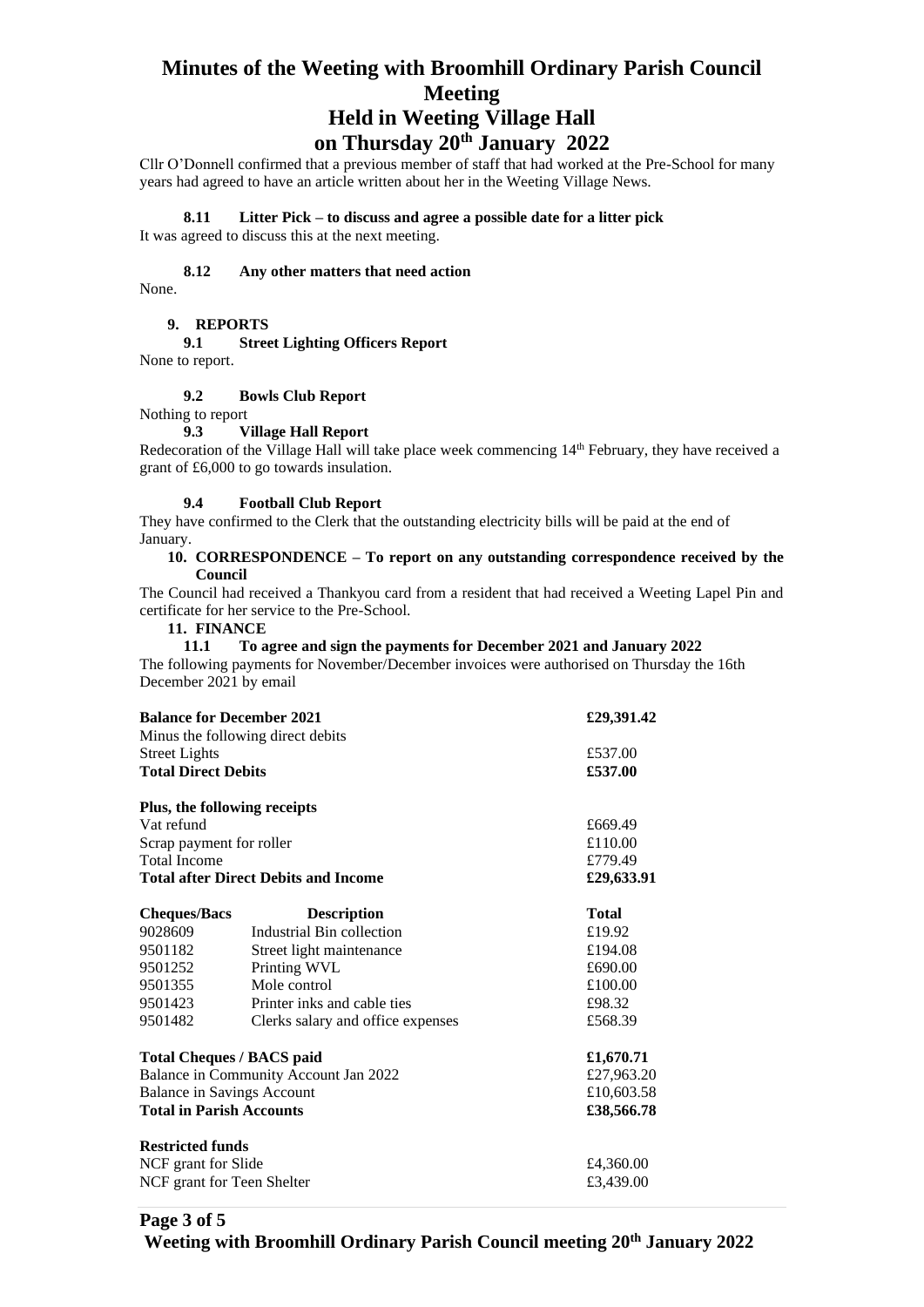# **Minutes of the Weeting with Broomhill Ordinary Parish Council Meeting Held in Weeting Village Hall on Thursday 20th January 2022**

## **Total £7,799.00**

The following payments for December/January invoices were authorised on Thursday the 20th January the payments were signed off by the Chair

| <b>Balance for December 2021</b>            | £27,963.20                           |              |
|---------------------------------------------|--------------------------------------|--------------|
| Minus the following direct debits           |                                      |              |
| <b>Street Lights</b>                        |                                      | £864.41      |
| <b>Total Direct Debits</b>                  | £864.41                              |              |
| Plus, the following receipts                |                                      |              |
| WVL advertising payment                     |                                      | £50.00       |
| <b>Total Income</b>                         |                                      | £50.00       |
| <b>Total after Direct Debits and Income</b> |                                      | £27,148.79   |
| <b>Cheques/Bacs</b>                         | <b>Description</b>                   | <b>Total</b> |
| 10073785                                    | Industrial Bin collection            | £19.92       |
| 10228028                                    | Street light maintenance             | £194.08      |
| 10074213                                    | Delivery of Weeting Village Life     | £125.00      |
| 10228091                                    | Removal of old slide on play area    | £360.00      |
| 10228244                                    | Football Club electricity            | £32.95       |
| 10228381                                    | Clerks salary and office expenses    | £567.30      |
| 10228465                                    | HMRC 3rd quarter payment             | £339.60      |
| 10228315                                    | Web Maintenance/email domain payment | £305.80      |
| <b>Total Cheques / BACS paid</b>            |                                      | £1,944.65    |
| Balance in Community Account Fen 2022       | £25,204.14                           |              |
| <b>Balance in Savings Account</b>           | £10,603.58                           |              |
| <b>Total in Parish Accounts</b>             | £35,807.72                           |              |
| <b>Restricted funds</b>                     |                                      |              |
| NCF grant for Slide                         | £4,360.00                            |              |
| NCF grant for Teen Shelter                  |                                      | £3,439.00    |
|                                             | <b>Total</b>                         | £7,799.00    |

**11.2 Budget 2022/2023 – The Clerk has prepared a projection of what the expenditure will be for this financial year ending 31st March 2022 and the figures were circulated to the Councillors prior to the meeting in preparation for the precept to be agreed.**

Following a discussion, it was agreed that the Precept for next year is set at £41,454, this represents an increase of 5%.

#### **12. PLANNING APPLICATIONS**

#### **To review any new Planning Applications and to note any that have been approved/refused/withdrawn**

3PL/2021/1107/HOU New Lodge Lynn Road, approved 11<sup>th</sup> November 2021 3PL/2021/1285/HOU 4 Wentworth Close, approved 11th November 2021 3PL/2021/1401/EU Former Tata Steel Premises Fengate Drove, approved 9th December 2021 3PL/2019/0678/O Mill Farm Brandon Road Brandon IP27 0PT refused 20th December 2021 3PL/2021/0715/F Betts of Brandon Fengate Drove Weeting approved 4<sup>th</sup> January 2022 3PL/2021/1560/HOU 30 Shadwell Close IP27 0RH approved 6<sup>th</sup> January 2022

#### **3PL/2021/1560/HOU 30 Shadwell Close dated 29th November 2021**

Conservatory to side of property (Left Elevation) fronting the highway No objections received from the Parish Council